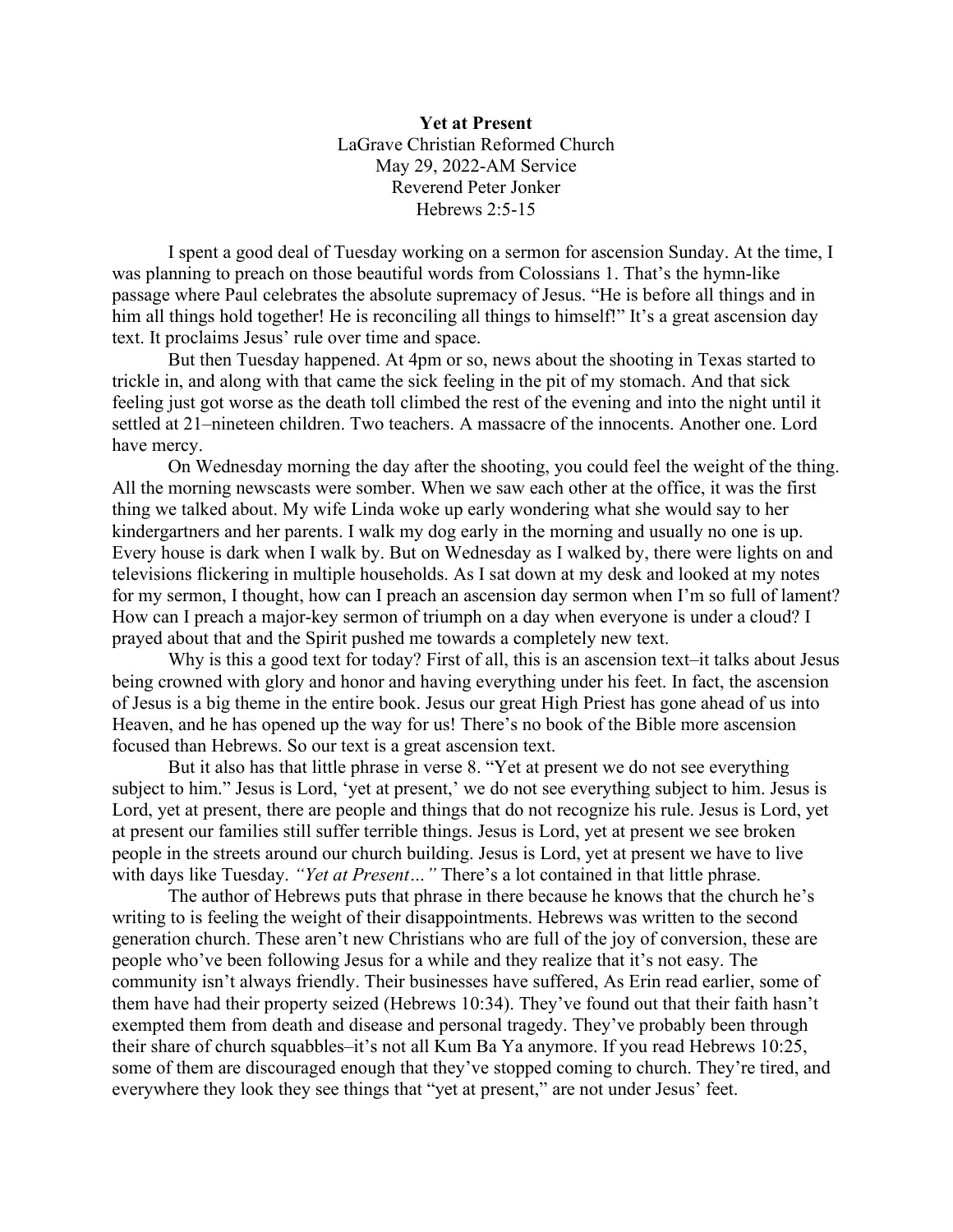The preacher of Hebrews addresses this discouragement. The whole book of Hebrews is a sermon of encouragement. It calls for them for them to keep going. It calls them to persevere. What does the preacher say to them to get them to keep going? How does he encourage them and encourage us to keep going in the face of our disappointments? The preacher tells us to look at the ascended Jesus. "At present we do not see everything under his feet, but we do see Jesus, Jesus who was made a little lower than the angels for a little while, now crowned with Glory and honor because he suffered death, so that, by the grace of God, he might taste death for everyone." The preacher says, look I know you see all these things that are not as yet under Jesus' feet. And I know these things wear you out, but remember, you also see the ascended Jesus.

How does seeing the ascended Jesus help us after a day like Tuesday? I would like to share two things with you this morning. First, it helps us see the true end of the story. Part of what happens after a day like Tuesday is that we feel like nothing is ever going to change. You heard that sentiment expressed a lot. This will be on the news for a couple of weeks and everyone will talk about it. People will say, 'we have to do something,' and the same old battle lines will be drawn up, the same old talking points will be made. We'll argue with each other. There will be a whole lot of social media posts and nothing will change. And somewhere down the road it'll happen again and we'll do the same dance all over again, except this time we will be a little more cynical, a little more calloused, a little more pessimistic. I'm sure you've heard people express these sorts of feelings, right? It's a story of hopelessness.

What drives that story? Fear and anger and pessimism. Fear of the violence that seems unstoppable. Anger at the people who have different opinions from us. And when fear and anger get enough airtime in our hearts, they eventually lead to pessimism-pessimism that says, 'this world is going down the drain.'

Our passage has something to say about the fear-anger-pessimism story. According to the preacher, who's story is that? Fear-anger-pessimism is the devil's story. Verse 15, "Jesus breaks the power of him who holds the power of death – that is the devil – and free those who all their lives were held in slavery by their fear of death." It's the devils story. If you spend your days with your mind running in circles from fear to anger to pessimism, you are inhabiting the devil's story.

In this place, sitting under that picture of the ascended Christ, we are people of hope. Yes, we see the trouble, but we are people of faith and hope and love. We believe that Jesus shall come again to judge the living and the dead. We believe that the blood of Jesus and the power of the resurrection will one day make all things new. We believe that though the wrong seems so strong, God is the ruler yet! The fear and anger story is a pretty strong story right now. It's easy to get caught up in it. Here in this place, at this family gathering, let me remind you, that is not our story. Because we see Jesus, crowned with glory and honor and his story is a story of faith, hope and love. So the vision of the risen Jesus reminds us of the true end of the story and that helps us keep going–that's the first point.

The preacher of Hebrews doesn't just show us the end of the story; he also shows us how to walk down the path of discipleship toward that triumphant ending. He shows us how to represent the king in the face of those things that are 'yet at present' not under his feet. Look at verse 9. It proclaims the end of the story. It describes Jesus crowned in glory and honor, but it also tells us about the path he took to get there. First, he was made lower than the angels for a little while–he humbled himself and was born in a stable and walked with us through the struggles of life. And then, he finished his journey by suffering death so that by the grace of God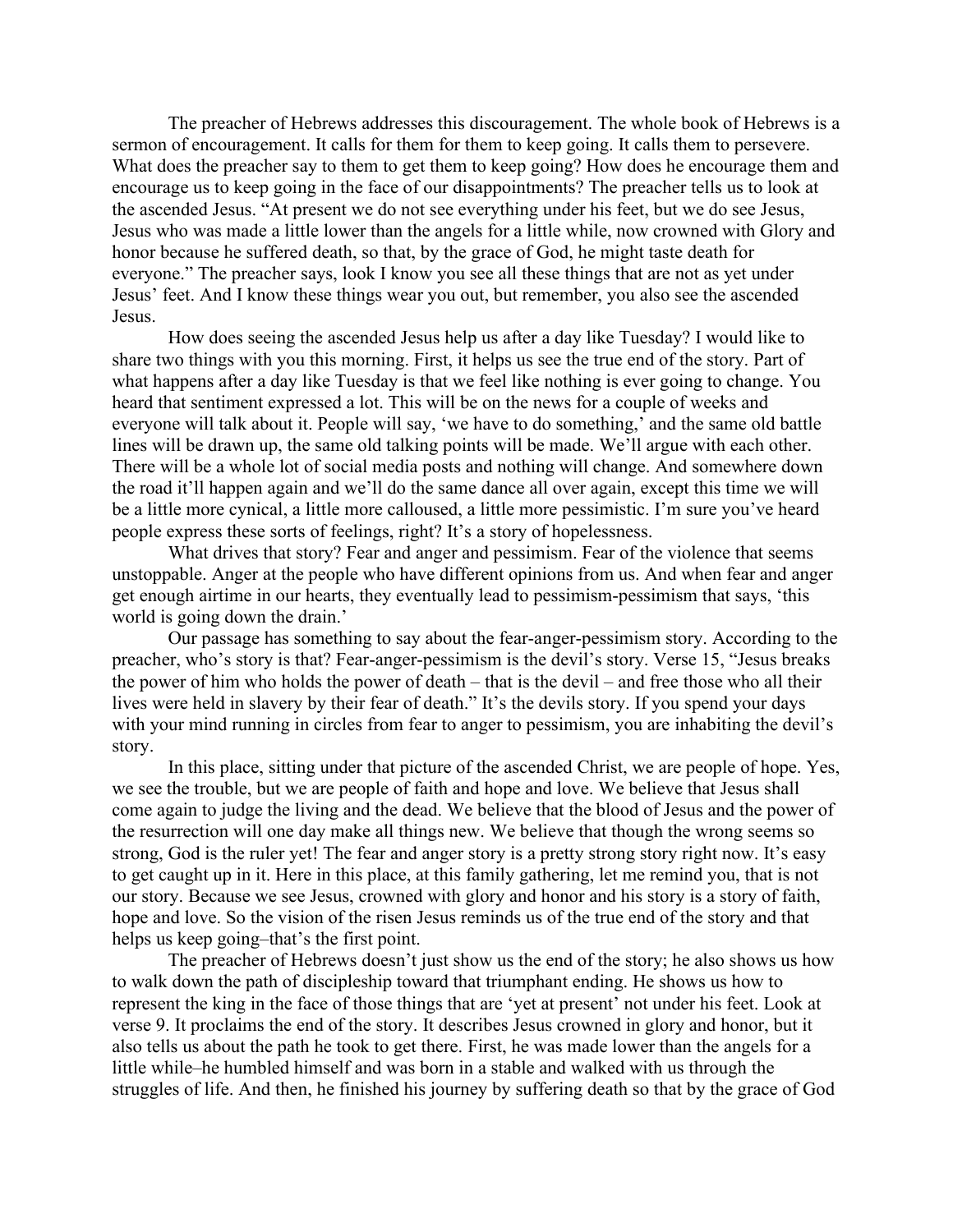he might taste death for everyone. Jesus' path to his Father's throne above was a path of humility and sacrificial love.

What can we do to shine the light of Christ's rule in the face of things that are 'yet at present' not under his feet? We can be people who proclaim his rule through words and deeds of sacrificial service.

There are things we can do. Some of those things are right in front of us. We don't know everything about the shooter and his crime. It's too early. But we do know this: The shooter was a troubled kid, a marginal kid who lacked human connection. We also know that this crime has traumatized children all over the country. All of you parents know that our kids have to go through mass shooter drills at school. Little kindergartners have to be told, okay this is what you do if a bad man with a gun comes into the school. Every other month kindergarten teachers take their little ones into closets and bathrooms and teach them to be quiet. They sit quiet for ten minutes in case a bad man comes. We have a program right here in our church that could help enfold a marginalized child and calm the fears of anxious kids. Our Kids Hope program. Every week 30 volunteers from our church go to Congress school. We spend an hour with a child who the school identified as someone who could use some personal time. It's not hard. You play games, you learn about their life, you try to encourage them. It helps marginalized kids feel like they're ok. It helps anxious children feel a little safer. It helps them feel like there is love in this world and it comes from Jesus. So we can do deeds of love and hope. We can also speak words of love and hope. We can tell the story of hope and love and hold it up against the story of fear and death. We Christians have that with things like pornography. It's still mostly socially unacceptable to be using pornography in our society. Porn is legal in this country but Christians have stigmatized it. Porn damages the soul of the person who consumes it and it does worse to the person objectified. Can we do something similar to the glorification of violence? Is there such thing as a pornography of violence? In movies. In video games. In the obsession in some circles over military paraphernalia. Do regular human beings need body armor? Police need it. The military–for whom we are genuinely thankful on Memorial Day weekend–certainly need it. But do ordinary citizens need body armor? Until recently there were billboards all over town advertising body armor as part of their merchandise. Why do we need body armor? I get that we have the constitutional right to it, but we also have the constitutional right to porn too. Doesn't mean we shouldn't speak out in love and ask hard questions.

Finally, I will say that it is when we follow Jesus path, acting in love and speaking in love, that in the Jesus story, God will make the power of his Lordship break through the pessimism and the fear.

A month ago there was another graduating class from the Calvin prison initiative. And around the time of graduation, Calvin sent out a story from one of the participants in the program. His name was Val. Val grew up in Grand Rapids and as a young man he got involved in the drug trade, so involved that he ended up committing murder. He killed a young man named Jeff Riley. Val was tried and he was convicted of first degree murder and drug charges. Life in prison without parole.

At the sentencing hearing, the victim's mother, Jerline Riley, was invited to speak. She shocked the courtroom and shocked Val by offering forgiveness to her son's killer–forgiveness in Jesus' name. That offer hit Val between the eyes, but it didn't make him repentant. He was still angry. He went off to federal prison empty and confused. Every year he was there Jerline would reach out to Val's family and say, "Tell him to call me. Tell him I forgive him." Val's response? Radio silence.